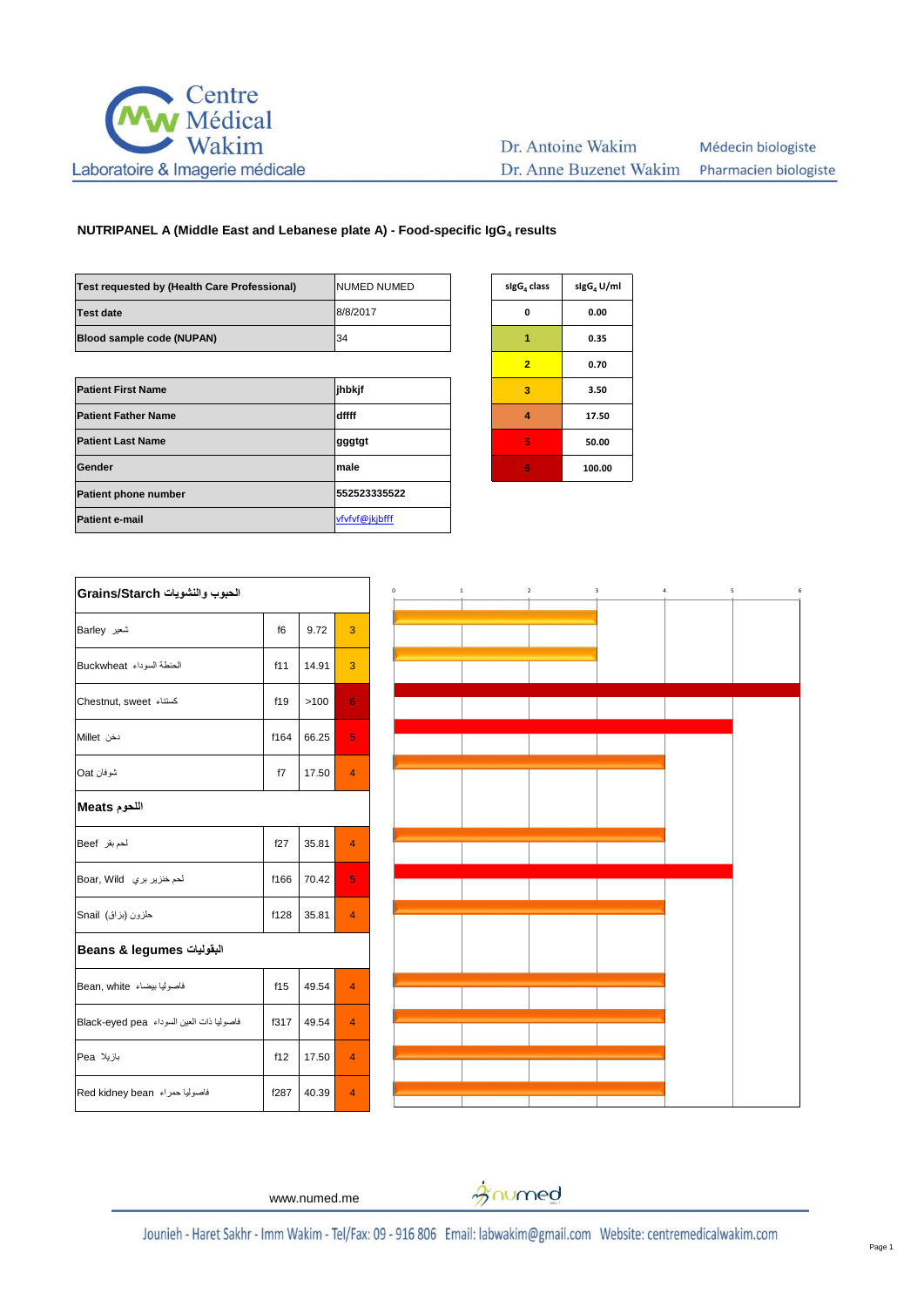

| الاطعمة البحرية Seafood       |      |            |                |
|-------------------------------|------|------------|----------------|
| سمك أنشوفة Anchovy            | f172 | 78.75      | 5              |
| بلح البحر Blue mussel         | f37  | 78.75      | 5              |
| سمك الشبوط Carp               | f233 | 17.50      | 4              |
| أخطبوط Oyster                 | f177 | 87.08      | 5              |
| حبار باسيفيكي Pacific squid   | f108 | 12.31      | 3              |
| سمك السردين Sardine           | f173 | 82.92      | 5              |
| جمبري (قريدس)  Shrimp         | f24  | 26.65      | 4              |
| الدواجن Poultry               |      |            |                |
| دجاج Chicken                  | f83  | 53.75      | 5              |
| بياض بيض دجاج Hen egg white   | f1   | 4.54       | 3              |
| صفار بیض دجاج  Hen egg yolk   | f75  | 26.65      | $\overline{4}$ |
| لحم حمامة Pigeon              | f571 | 7.13       | 3              |
| الخضار Vegetables             |      |            |                |
| أرضي شوكي  Artichoke          | f319 | 53.75      | 5              |
| الشمندر Beet root             | f191 | 0.50       | 1              |
| فلفل Bell pepper              | f46  | 91.25      | 5              |
| کرنب بروکسیل Brussels sprouts | f311 | 44.96      | 4              |
| نبات الكبر Capers             | s800 | 2.10       | $\overline{2}$ |
| خروب Carob                    |      | f150 53.75 | 5              |
| قرنبيط Cauliflower, raw       | f62  | 12.31      | 3              |
| بصل اخضر Chives               | s26  | >100       | 6              |
| خيار Cucumber                 | f120 | 22.08      | 4              |
| اندیف Endive                  | f185 | 95.42      | 5              |



www.numed.me

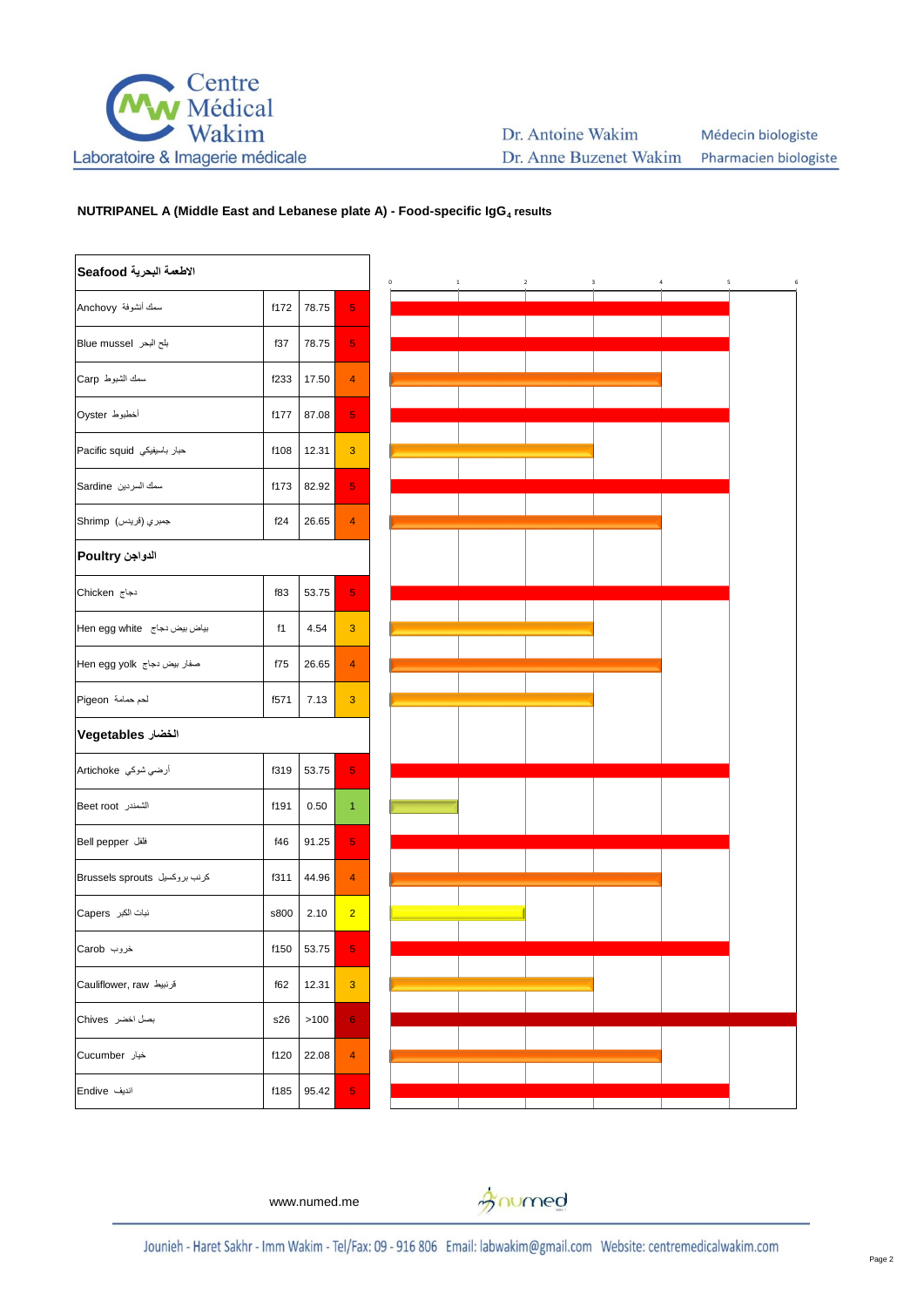

#### Dr. Antoine Wakim Médecin biologiste Dr. Anne Buzenet Wakim Pharmacien biologiste

## **NUTRIPANEL A (Middle East and Lebanese plate A) - Food-specific IgG<sup>4</sup> results**

| الخضار Vegetables                 |      |       |                |
|-----------------------------------|------|-------|----------------|
| زنجبيل Ginger                     | s15  | >100  | 6              |
| فاصوليا خضراء (Green bean (french | f950 | 78.75 | 5              |
| فلفل حريف Hot Pepper              | f461 | 95.42 | 5              |
| کرنب Kale                         | f187 | 99.58 | 5              |
| ليمون حامض Lemon                  | f32  | 57.92 | 5              |
| خس احمر Letuce, type Lollo rosso  | f852 | 57.92 | 5              |
| بامية Okra                        | f379 | 82.92 | 5              |
| بصلة Onion                        | f48  | >100  | 6              |
| نعناع Peppermint                  | f126 | 31.23 | 4              |
| فجل Radish                        | f188 | >100  | 6              |
| اللغت (Swede (Turnip              | f101 | 9.72  | 3              |
| قلقاس Taro                        | f472 | 99.58 | 5              |
| طماطم (بندورة) Tomato             | f25  | 31.23 | 4              |
| بقلة Water cress                  | f641 | 14.91 | 3              |
| الفواكه Fruits                    |      |       |                |
| قصب السكر Cane sugar              | f226 | 14.91 | 3              |
| کرز Cherry                        | f73  | 22.08 | 4              |
| تین، طاز ج Fig, fresh             | f208 | 7.13  | 3              |
| عنب Grape                         | f50  | 0.50  | 1              |
| برتقال ذهبي (كوموكوات) Kumquat    | f823 | 49.54 | 4              |
| ليمون يوسفي (ماندارين) Mandarine  | f34  | 66.25 | 5              |
| مانجو Mango                       | f91  | 70.42 | 5              |
| دراق Peach                        | f53  | 4.54  | 3              |
| أناناس Pineapple                  | f52  | 2.10  | $\overline{2}$ |



# www.numed.me

gnumed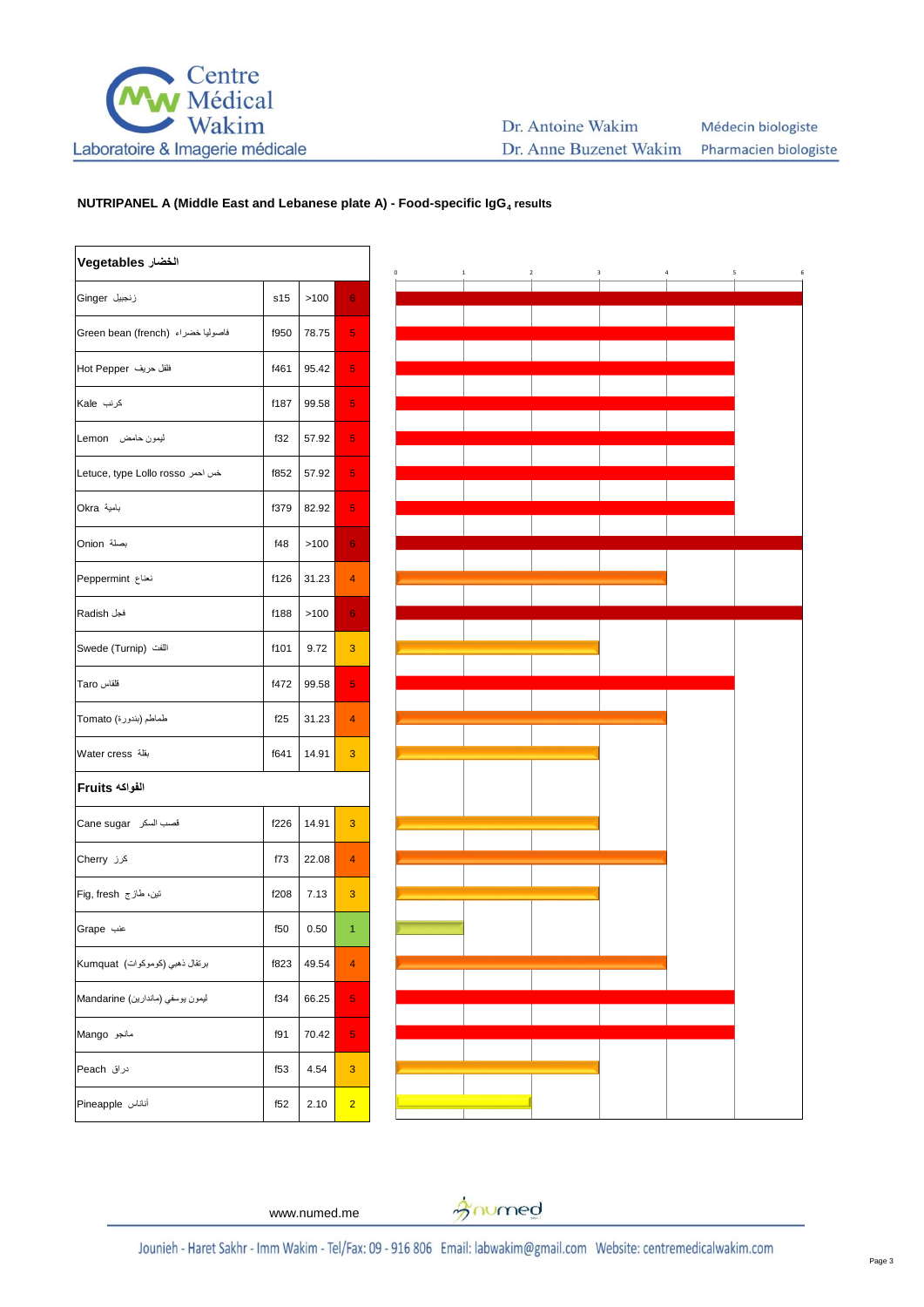

| الفواكه Fruits                 |      |       |                |
|--------------------------------|------|-------|----------------|
| خوخ Plum                       | f122 | 26.65 | 4              |
| رمان Pomegranates              | f491 | >100  | 6              |
| زبیب Raisin                    | f213 | 12.31 | 3              |
| فرامبواز Raspberry             | f209 | 9.72  | 3              |
| Persimmon (Sharon, Kaki) خرما  | f942 | 74.58 | 5              |
| بطيخ (احمر ) Water melon       | f329 | 62.08 | 5              |
| الحليب ومشتقاته Milk & cheeses |      |       |                |
| جبنة زرقاء Blue cheese         | f82  | 44.96 | $\overline{4}$ |
| Cheese, cheddar جبن شيدر       | f81  | 35.81 | $\overline{4}$ |
| مصل لبن البقر Cow whey         | f236 | 22.08 | 4              |
| جبن غرويير  Gruyère, cheese    | f874 | 66.25 | 5              |
| بروتين الحليب Milk protein     | f2   | 4.54  | 3              |
| Alilk, cow طيب بقر             | f198 | 2.10  | $\overline{2}$ |
| حليب الصويا Soy milk           | f142 | 44.96 | $\overline{4}$ |
| الشحوم والزيوت Fats & oils     |      |       |                |
| أفوكادو Avocado pear           | f181 | 91.25 | 5              |
| جوزة الهند Coconut             | f36  | 74.58 | 5              |
| كريمة Cream                    | f863 | 62.08 | 5              |
| زيتون أخضر   Olive, green      | f812 | 40.39 | $\overline{4}$ |



www.numed.me